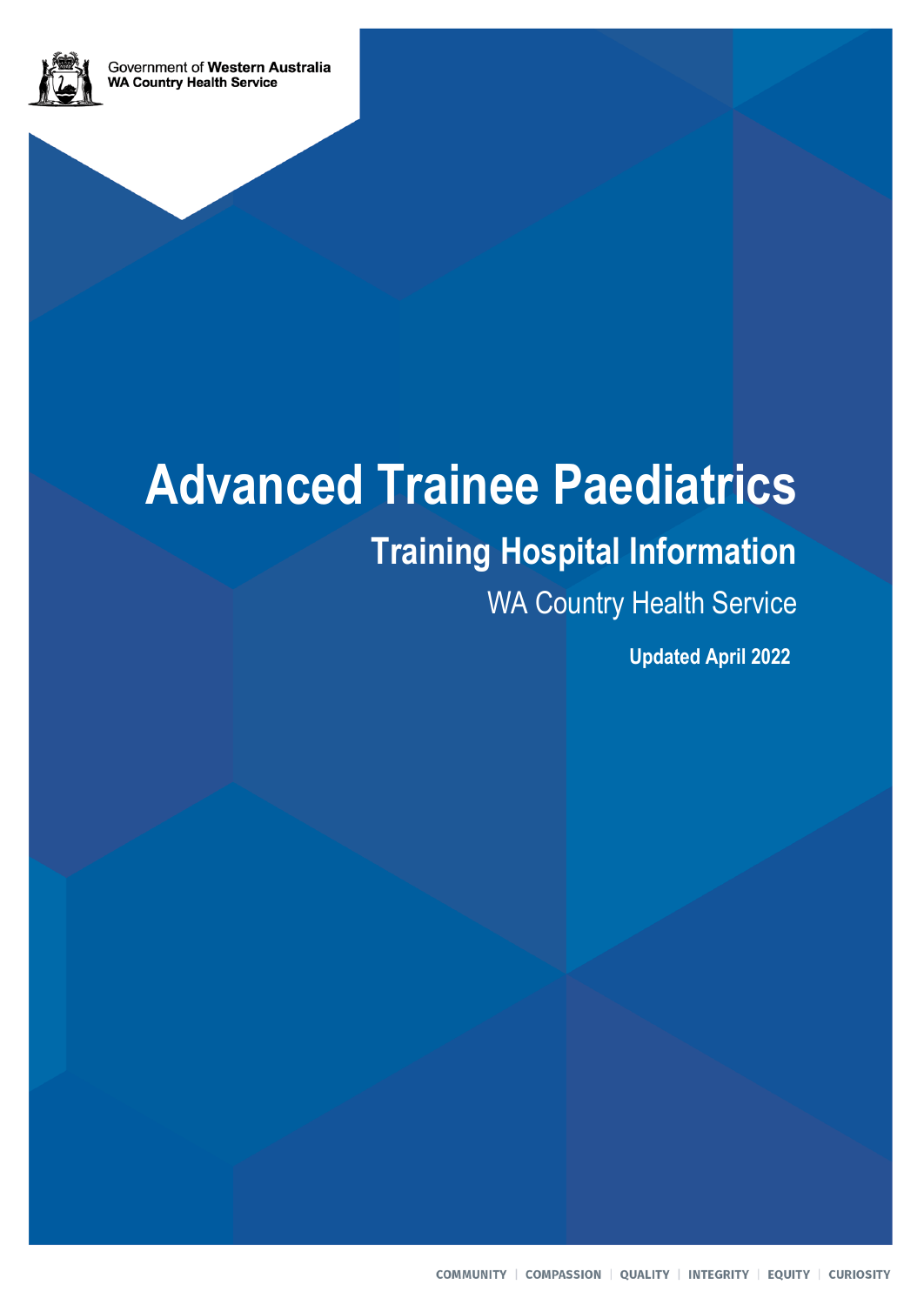#### **Contents**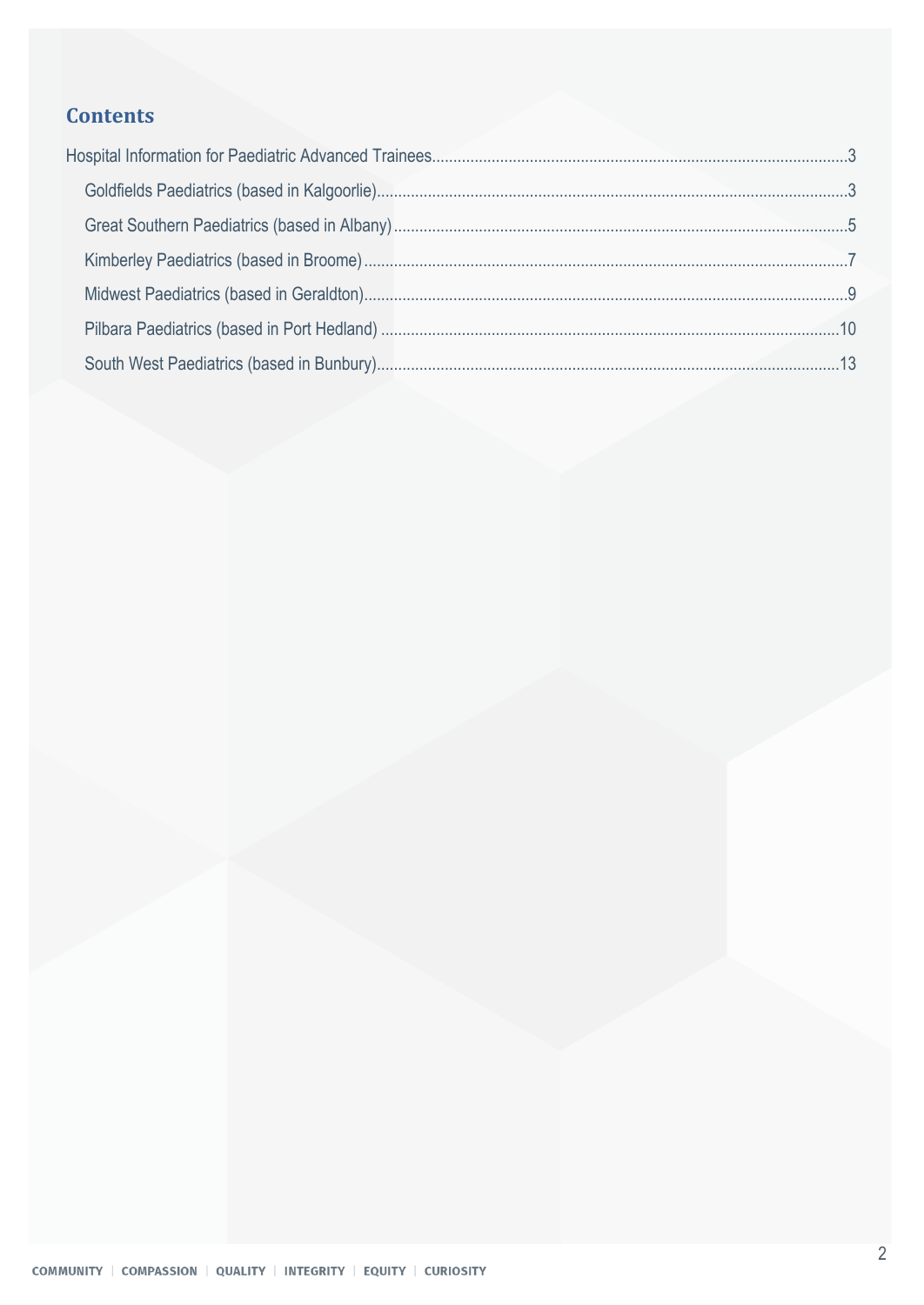# <span id="page-2-0"></span>Hospital Information for Paediatric Advanced Trainees

#### <span id="page-2-1"></span>**Goldfields Paediatrics (based in Kalgoorlie)**

| <b>Hospital Information and Highlights</b>                                                             | <b>Kalgoorlie Health Campus</b><br>Kalgoorlie is the major referral centre for the Goldfields of Western<br>Australia, 650km from Perth and almost 2000km from Alice Springs.<br>We service a population of over 70,000 people, including many very<br>remote towns and Aboriginal communities. It is a remote setting so we<br>have an exciting and varied mix of patients.<br>Kalgoorlie itself is a town of 30,000 people and has excellent shopping,<br>school and recreational opportunities. Leisurely drive of 4 hours to                                                                                                                                                                                                                                                                                          |
|--------------------------------------------------------------------------------------------------------|---------------------------------------------------------------------------------------------------------------------------------------------------------------------------------------------------------------------------------------------------------------------------------------------------------------------------------------------------------------------------------------------------------------------------------------------------------------------------------------------------------------------------------------------------------------------------------------------------------------------------------------------------------------------------------------------------------------------------------------------------------------------------------------------------------------------------|
|                                                                                                        | pristine Esperance beaches.                                                                                                                                                                                                                                                                                                                                                                                                                                                                                                                                                                                                                                                                                                                                                                                               |
| <b>Service type</b><br>(inpatient, outpatient, community)                                              | The team includes 4 Paediatricians and 5 trainees (Senior Registrar,<br>Registrar and 2 Residents in accredited Paediatric training positions<br>and 1 community residency trainee).                                                                                                                                                                                                                                                                                                                                                                                                                                                                                                                                                                                                                                      |
|                                                                                                        | Our team covers neonates, the paediatrics ward and the emergency<br>department. Outpatient services include remote clinics at Leonora,<br>Laverton, Mount Margaret and Coolgardie and development paediatric<br>clinic attached to Kalgoorlie CDC, and hospital based outpatient's clinic.<br>This will enable the advanced trainees complete their requirements of<br>development paediatrics and outpatient log books. We generally have<br>more than 2000 outpatient appointments /year. And visiting sub<br>speciality clinics with PCH include cardiology, endocrine, renal,<br>genetics and obesity and diabetes clinic . Senor registrar will attend the<br>visiting developmental paediatrician 2 day clinic once in 3 months.<br>Esperance and Norseman clinic attended by Advanced trainee and a<br>consultant. |
|                                                                                                        | Advanced trainee will also get opportunity to perform Griffith<br>assessments supervised by Developmental paediatrician.                                                                                                                                                                                                                                                                                                                                                                                                                                                                                                                                                                                                                                                                                                  |
| No of beds                                                                                             | 19 paediatrics beds 16 maternity beds and 3 special care nursery beds<br>Annual Paediatric Admission around 970                                                                                                                                                                                                                                                                                                                                                                                                                                                                                                                                                                                                                                                                                                           |
| No of Births (if applicable)                                                                           | Above 500 deliveries with 69 SCN admissions last year                                                                                                                                                                                                                                                                                                                                                                                                                                                                                                                                                                                                                                                                                                                                                                     |
| <b>RACP</b> accreditation<br>Please refer to the RACP website for up-to-<br>date accreditation status. | Maximum 12 months of Rural training<br>6 months Developmental/community training if position is for 12<br>months.                                                                                                                                                                                                                                                                                                                                                                                                                                                                                                                                                                                                                                                                                                         |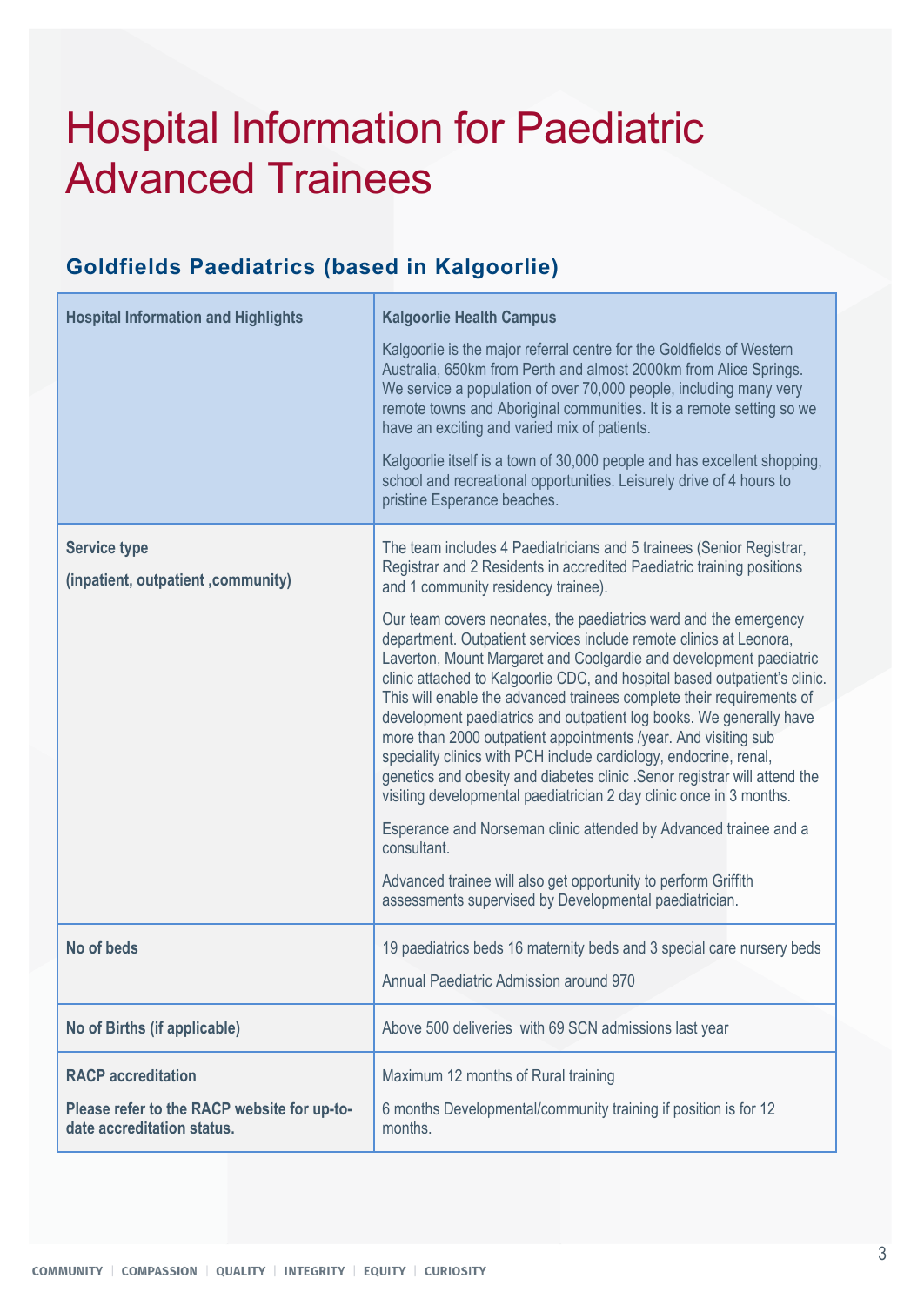| <b>Potential Rotations</b>                   | 6 months or 1 year.                                                                                                                                                                                  |
|----------------------------------------------|------------------------------------------------------------------------------------------------------------------------------------------------------------------------------------------------------|
| <b>Staffing and Supervision</b>              | 3 Consultant paediatricians, junior staffing is as mentioned above.                                                                                                                                  |
| <b>Teaching and Learning</b>                 | Monday afternoon Rural clinical school student teaching.                                                                                                                                             |
|                                              | Thursday afternoon paediatric ward presentations and PCH Grand<br>rounds vis video link, once /month Kalgoorlie hospital Grand round<br>senior registrar get opportunity to present in Grand rounds. |
|                                              | Friday morning case presentations and teaching.                                                                                                                                                      |
|                                              | Teaching on the run during ward rounds.                                                                                                                                                              |
|                                              | Thursday afternoon RMO teaching by senior registrar once bi monthly.                                                                                                                                 |
|                                              | Visiting sub speciality consultant teaching during the year.                                                                                                                                         |
|                                              | Senor registrar involved in arranging RCS student teaching and exams<br>and practise FRACP clinical exam for WA candidate annually held in<br>Kalgoorlie.                                            |
| <b>Profile of Work</b>                       | 24X7 roster sharing with other junior doctors as first on call, supported<br>by Consultant second on call, including some weekend covers.                                                            |
|                                              | Inpatient cover for paediatric ward, maternity and SCN. Review of ED<br>paediatric patients as required and admitting them.                                                                          |
|                                              | Outpatient clinic, remote clinic attendance including Griffith's clinic.                                                                                                                             |
|                                              | Attend multi-disciplinary team meetings fortnightly and ward review<br>meetings and M&M meetings.                                                                                                    |
|                                              | Teaching of Junior staff, hospital RMOs and medical students.                                                                                                                                        |
| <b>Hospital Web Link</b>                     | <b>WA Country Health Service - Goldfields</b>                                                                                                                                                        |
| <b>Hospital Contact (Head of Department)</b> | Name: Dr P.C.GUNARATNE                                                                                                                                                                               |
|                                              | Mobile: 0430032350                                                                                                                                                                                   |
|                                              | Email: Pushpika.gunaratne@health.wa.gov.au                                                                                                                                                           |
| <b>Hospital Contact</b>                      | Address: Locked Bag 7, Kalgoorlie WA 6433                                                                                                                                                            |
|                                              | Phone: 08-9080 5888                                                                                                                                                                                  |
|                                              | Fax:<br>08-9080 5808                                                                                                                                                                                 |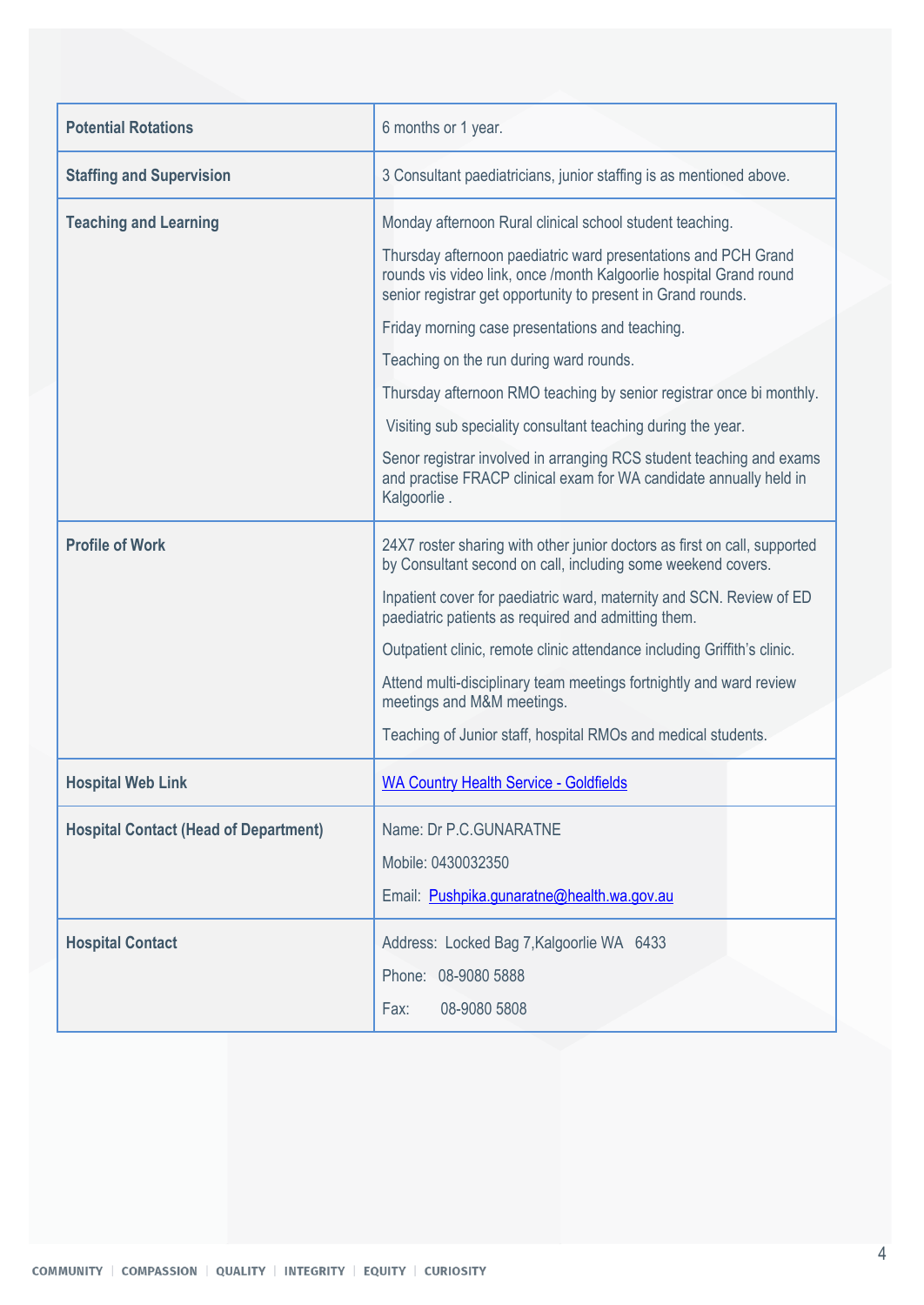## <span id="page-4-0"></span>**Great Southern Paediatrics (based in Albany)**

| <b>Hospital</b>                                           | <b>Albany Health Campus</b>                                                                                                                                                                                                                                                                                                                                                                          |
|-----------------------------------------------------------|------------------------------------------------------------------------------------------------------------------------------------------------------------------------------------------------------------------------------------------------------------------------------------------------------------------------------------------------------------------------------------------------------|
| <b>Hospital Information and Highlights</b>                | The Great Southern region is located on the south coast of Western<br>Australia, adjoining the Southern Ocean, where the coast extends for<br>approximately 250 km. The total land area is 39,007 sq km (including<br>offshore islands), representing approximately 1.5 per cent of the State's<br>total area. The regional population is approximately 60 000 of which 14<br>00 are under 17 years. |
|                                                           | The historic port town of Albany, which is the State's oldest European<br>settlement, has one of the best natural anchorages in the Southern<br>Hemisphere and is the region's administrative centre. It has a<br>population of 40 00 and is the site of the Regional Hospital and base for<br>the regional paediatric service.                                                                      |
|                                                           | People living in the Great Southern enjoy a region that is unmatched in<br>Western Australia for the scale, diversity and accessibility of its natural<br>attractions.                                                                                                                                                                                                                               |
|                                                           | You can go from the depths to the heights in a single day: from<br>exploring a dive wreck in the waters of King George Sound in the<br>morning to the top of southern Western Australia's highest peak in the<br>afternoon.                                                                                                                                                                          |
| <b>Service type</b><br>(inpatient, outpatient, community) | The Great Southern Paediatric Service is the newest of the WACHS<br>Paediatric services and will continue to develop and expand over the<br>coming years.                                                                                                                                                                                                                                            |
|                                                           | An Advanced Trainee position in Albany, therefore, will provide a                                                                                                                                                                                                                                                                                                                                    |
|                                                           | unique opportunity to contribute to the development of a regional<br>service.                                                                                                                                                                                                                                                                                                                        |
|                                                           | Paediatric inpatients and neonates from 37/40 at Albany Health<br>Campus.                                                                                                                                                                                                                                                                                                                            |
|                                                           | Outpatients – separate medical and developmental paediatric clinics.<br>Approximately 2 days of developmental and 1.5 days of medical a<br>week.                                                                                                                                                                                                                                                     |
|                                                           | Outreach to Katanning with potential for other outreach sites in the near<br>future.                                                                                                                                                                                                                                                                                                                 |
| No of beds                                                | 4 paediatric beds on mixed adult/paediatric ward.                                                                                                                                                                                                                                                                                                                                                    |
|                                                           | Neonatal nursery accreditation planned for 2023.                                                                                                                                                                                                                                                                                                                                                     |
| <b>Annual Paediatric Admission</b>                        | Admissions: 1200                                                                                                                                                                                                                                                                                                                                                                                     |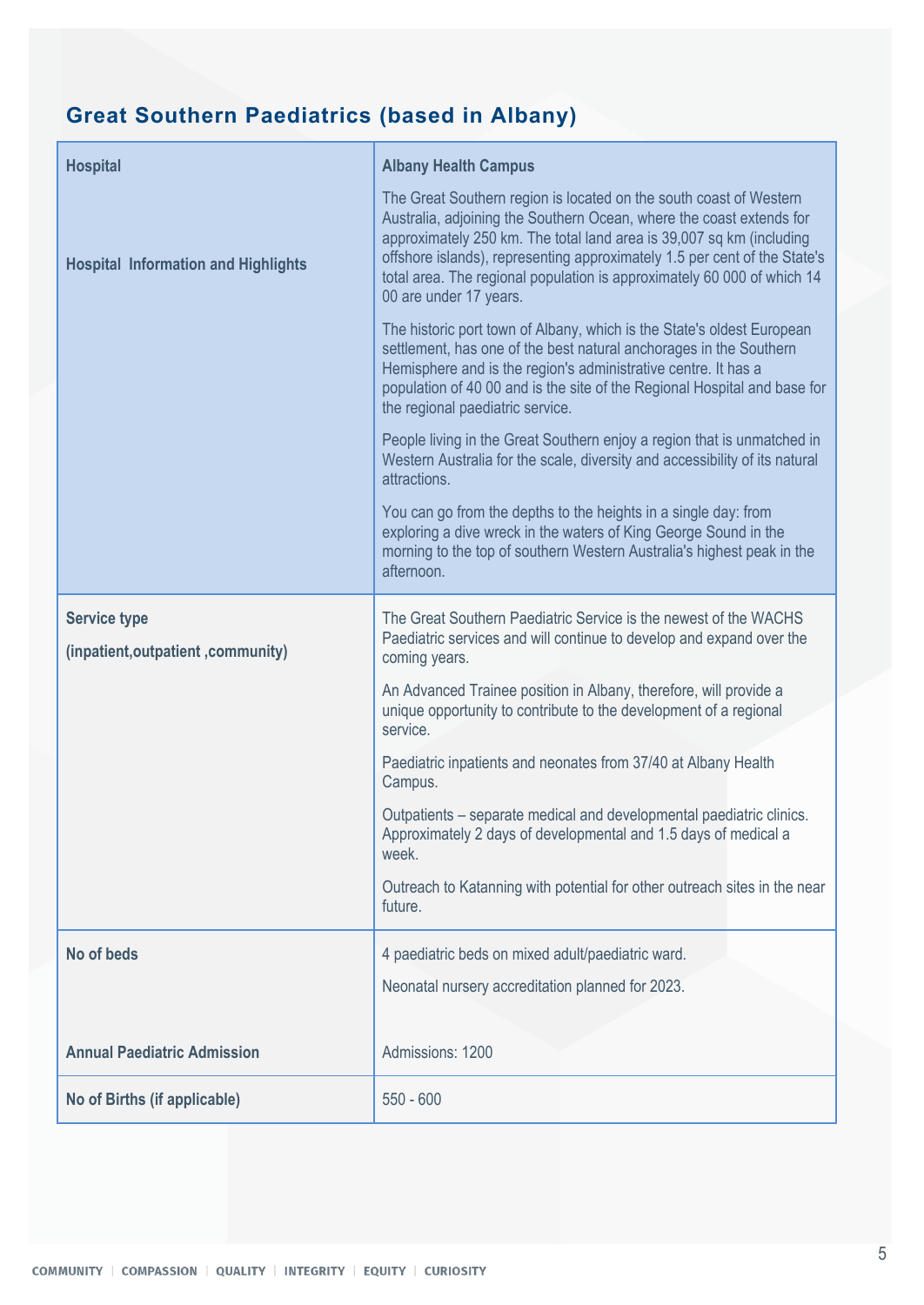| <b>RACP</b> accreditation                                               | Accredited with RACP for 6 months rural without perinatal component.                                                                                                 |
|-------------------------------------------------------------------------|----------------------------------------------------------------------------------------------------------------------------------------------------------------------|
| Please refer to the RACP website for up to<br>date accreditation status | Plan to apply for community child health accreditation in 2023 and<br>perinatal component once nursery has been established.                                         |
| <b>Potential Rotations</b>                                              | Outreach as above.                                                                                                                                                   |
| <b>Staffing and Supervision</b>                                         | 32.0 paediatric consultant FTE                                                                                                                                       |
|                                                                         | 2 Resident Medical Officer's                                                                                                                                         |
|                                                                         | On call roster with second on call support                                                                                                                           |
|                                                                         | Close supervision by on site paediatrician                                                                                                                           |
| <b>Teaching and Learning</b>                                            | Local weekly departmental teaching                                                                                                                                   |
|                                                                         | Medical and Developmental MDT                                                                                                                                        |
|                                                                         | Local Grand Rounds & ED/Critical care Teaching                                                                                                                       |
|                                                                         | <b>Child Safety Net meeting</b>                                                                                                                                      |
|                                                                         | Triage meeting                                                                                                                                                       |
|                                                                         | VC links available to PCH for registrar teaching (General<br>Paediatric meeting and Grand Rounds) or SCDC - flexible with<br>respect to the learning needs of the AT |
|                                                                         | Close supervision by consultant on site for outpatient and<br>inpatient case discussions.                                                                            |
|                                                                         | Expectation that AT will contribute to RMO and Rural Clinical<br>School Teaching.                                                                                    |
| <b>Profile of Work</b>                                                  | General paediatric inpatients, community developmental and<br>behavioural clinics, outreach clinics, Aboriginal health, child<br>protection.                         |
| <b>Hospital Web Link</b>                                                | <b>WA Country Health Service - Great Southern</b>                                                                                                                    |
| <b>Hospital Contact (Head of Department)</b>                            | Name: Dr Angela Alessandri                                                                                                                                           |
|                                                                         | Mobile: 0408 933 936                                                                                                                                                 |
| <b>Hospital Contact</b>                                                 | Email: angela.alessandri@health.wa.gov.au                                                                                                                            |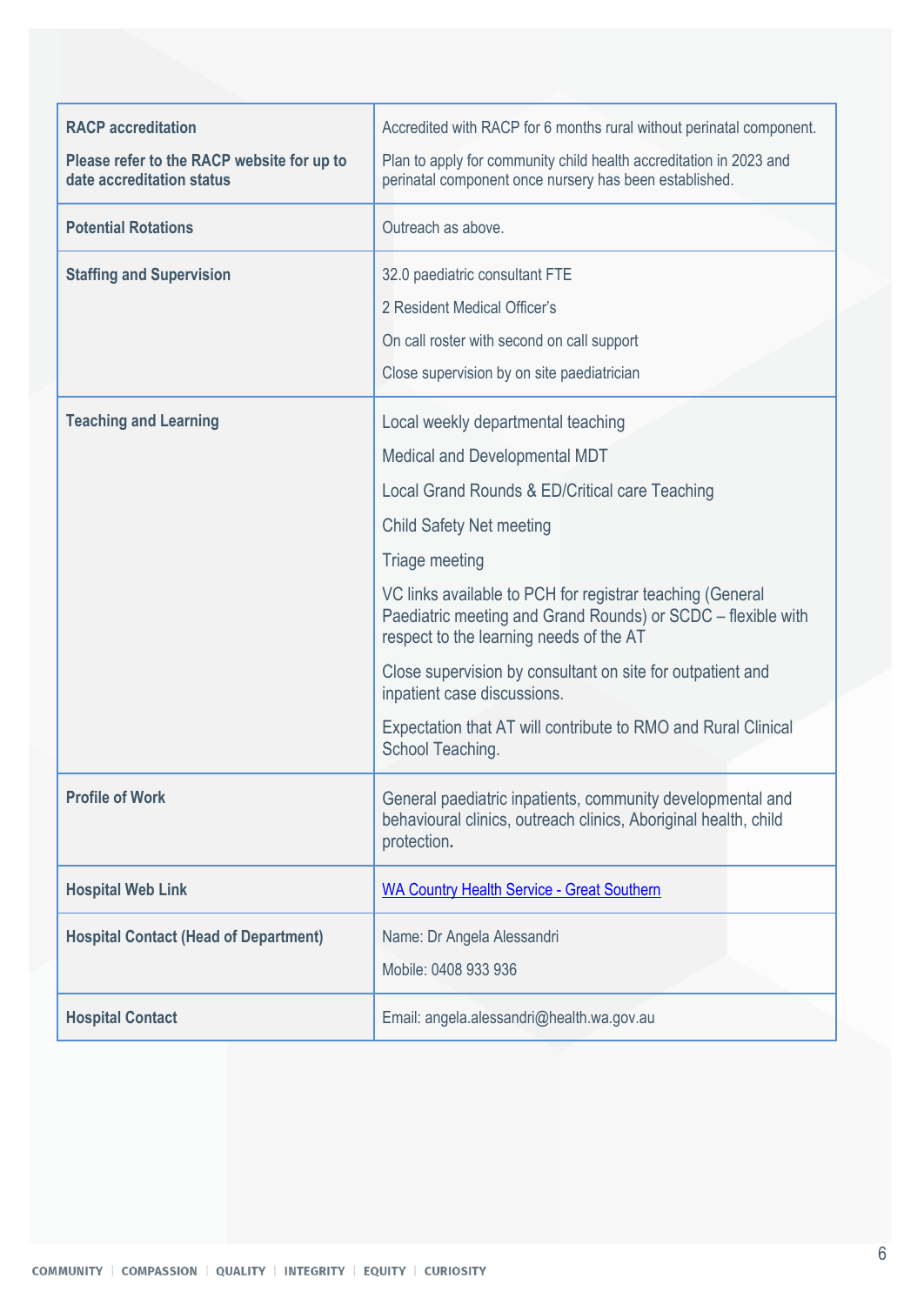## <span id="page-6-0"></span>**Kimberley Paediatrics (based in Broome)**

| <b>Hospital Information and Highlights</b>                            | <b>Broome Health Campus</b>                                                                                                                                                                                                                                                                                                                                                                                                                                                                                          |  |
|-----------------------------------------------------------------------|----------------------------------------------------------------------------------------------------------------------------------------------------------------------------------------------------------------------------------------------------------------------------------------------------------------------------------------------------------------------------------------------------------------------------------------------------------------------------------------------------------------------|--|
|                                                                       | We have a busy 8-bed inpatient unit, a level 2 nursery with regional<br>neonatal transports, and a fascinating outpatient program across the<br>Kimberley region. We have a strong teaching focus, providing<br>supervision of RACP and prevocational trainees, and opportunities to<br>engage in Population Health and research activities. The team aims to<br>set the standard for remote specialist services in Australia.                                                                                       |  |
|                                                                       | The Regional hospital and base for the paediatric service is Broome.<br>Across the team, we visit other regional towns & communities, with<br>travel approximately 5 days per 4-6 weeks. Outpatients encompass<br>diverse general paediatrics and dedicated developmental services.                                                                                                                                                                                                                                  |  |
|                                                                       | Our hospital has a strong generalist team, with surgical and obstetric<br>services as well as visiting paediatric subspecialties. After hours, we<br>provide a telephone advice service to clinicians across the region, with<br>routine ward calls, admissions and first line neonatal resuscitation<br>conducted by the hospital District Medical Officers. Attendance after<br>hours is therefore reserved for more severe clinical situations, and<br>registrars have access to consultant support at all times. |  |
|                                                                       | From Cape Leveque to the Gibb River Road, the Kimberley remains<br>one of Australia's great wilderness areas, whilst offering great services,<br>education and partner employment opportunities. This is the perfect job<br>for someone looking for that elusive work-lifestyle balance! Generous<br>allowances offered which includes provision of housing at a subsidised<br>rental rate, district and on-call allowance.                                                                                          |  |
| <b>Service type</b>                                                   | Inpatient including neonatal care                                                                                                                                                                                                                                                                                                                                                                                                                                                                                    |  |
| (inpatient, outpatient, community)                                    | Outpatients – general paediatric & developmental, including Griffiths<br>assessments                                                                                                                                                                                                                                                                                                                                                                                                                                 |  |
|                                                                       |                                                                                                                                                                                                                                                                                                                                                                                                                                                                                                                      |  |
|                                                                       | <b>Small Child Protection component</b>                                                                                                                                                                                                                                                                                                                                                                                                                                                                              |  |
| No of beds                                                            | 8 beds & 3 cots in Broome                                                                                                                                                                                                                                                                                                                                                                                                                                                                                            |  |
| <b>Annual Paediatric Admission</b>                                    | Approx 2000 admissions / year across the region                                                                                                                                                                                                                                                                                                                                                                                                                                                                      |  |
| No of Births (if applicable)                                          | 350 / year in Broome                                                                                                                                                                                                                                                                                                                                                                                                                                                                                                 |  |
| <b>RACP</b> accreditation                                             | Up to 2 years advanced training                                                                                                                                                                                                                                                                                                                                                                                                                                                                                      |  |
| Please refer to the RACP website for<br>uptodate accreditation status | General Paediatrics trainees: General Paediatrics with a perinatal<br>component.<br>6 month rotation: General Paediatrics<br>$\bullet$<br>12 month rotation: options of 6 month acute care or 6 month<br>$\bullet$<br>community/developmental<br>CCH: 6 months may be accredited in setting of 12 month rotation                                                                                                                                                                                                     |  |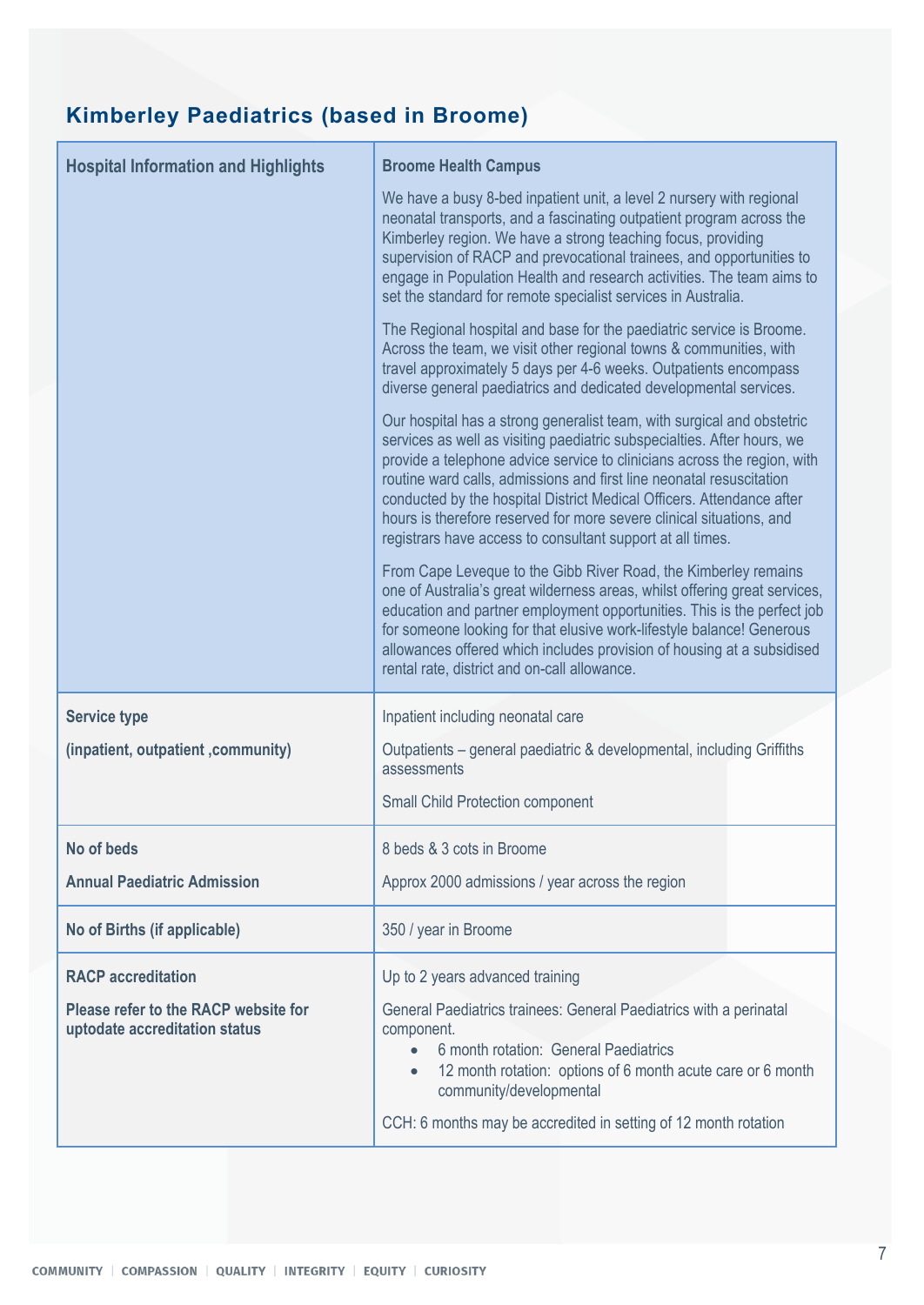|                                              | Trainees average 50-60 new OP & several Child Protection cases over<br>a 6 month period. We encourage trainees to consider undertaking<br>projects within the rotation time. Trainees interested in a 12 month<br>position are preferred (and most who stay for 6 month say they wish to<br>stay longer!) |
|----------------------------------------------|-----------------------------------------------------------------------------------------------------------------------------------------------------------------------------------------------------------------------------------------------------------------------------------------------------------|
| <b>Potential Rotations</b>                   | The role is mixed, with inpatient / outpatient / regional travel elements<br>varying week to week.                                                                                                                                                                                                        |
| <b>Staffing and Supervision</b>              | 5 x 0.8 FTE General Paediatricians<br>CCH supervisor available<br>2 advanced trainee positions (IRTP role filled for 2022 & 2023,<br>therefore one position available)<br>Rotating pre-vocational residents<br>Dedicated paediatric nursing staff, including 2 paediatric Nurse<br><b>Practitioners</b>   |
| <b>Teaching and Learning</b>                 | Weekly Rural Health videoconference program<br>Weekly CDS Friday afternoon sessions<br>Local weekly teaching session<br>Access to hospital weekly RMO teaching<br>Regular remote Neurology teaching<br>Provision of teaching to medical students & residents                                              |
| <b>Profile of Work</b>                       | Monday - Friday business hours base roster<br>On-call approx. 1 weeknight & 1 weekend per month, with rostered time<br>for ward round & RDO during week<br>Intermittent neonatal transports, according to skill level<br>Outpatient travel approx. 1 week / 4-6 weeks                                     |
| <b>Hospital Web Link</b>                     | <b>WA Country Health Service - Kimberley</b>                                                                                                                                                                                                                                                              |
| <b>Hospital Contact (Head of Department)</b> | Name: Dr Melanie Thompson<br>Mobile: 0418 402 019                                                                                                                                                                                                                                                         |
| <b>Hospital Contact</b>                      | Email: Melanie.Thompson2@health.wa.gov.au                                                                                                                                                                                                                                                                 |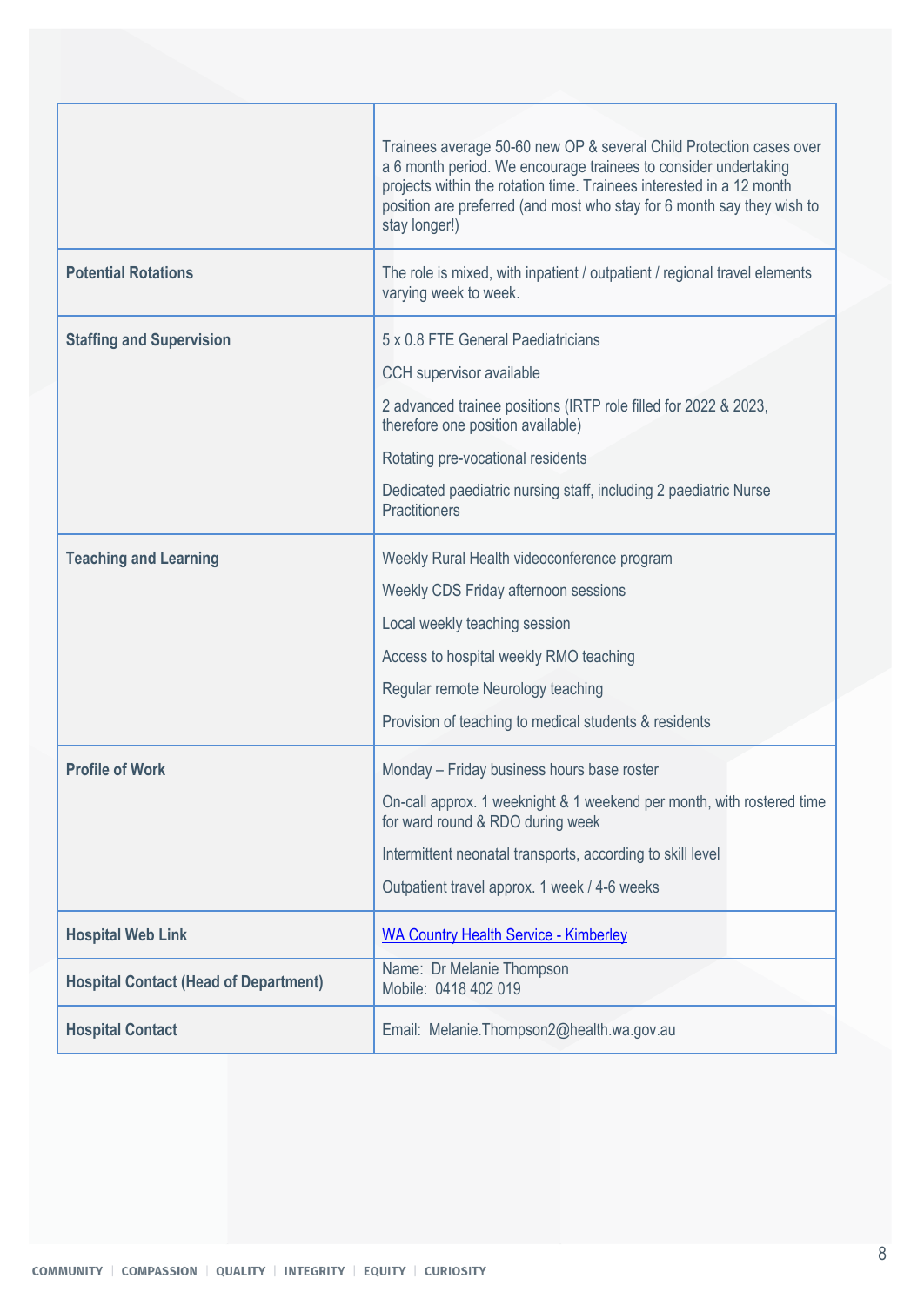## <span id="page-8-0"></span>**Midwest Paediatrics (based in Geraldton)**

| <b>Hospital Information and Highlights</b>                                                           | <b>Geraldton Health Campus (GHC) and</b><br>(Maternity returned to GHC; SJOG private maternity)                                                                             |
|------------------------------------------------------------------------------------------------------|-----------------------------------------------------------------------------------------------------------------------------------------------------------------------------|
| <b>Service type</b>                                                                                  | Paediatric inpatients at Geraldton Health Campus                                                                                                                            |
| (inpatient, outpatient, community)                                                                   | Inpatient neonates at SJOG, deliveries from 34/40                                                                                                                           |
|                                                                                                      | Outpatients – 4 full days developmental clinic/week, 2 x half day<br>medical clinics/week GHC                                                                               |
|                                                                                                      | Monthly Children in Care clinic (part of developmental)                                                                                                                     |
|                                                                                                      | <b>Weekly clinic at GRAMS</b>                                                                                                                                               |
|                                                                                                      | Outreach to Meekatharra, Mt Magnet, Morawa, Mullewa,<br>Carnarvon/Gascoyne (will include Exmouth and Burringurrah)                                                          |
| <b>Number of beds</b>                                                                                | 6 beds on paeds ward                                                                                                                                                        |
| <b>Annual Paediatric Admission</b>                                                                   | 900                                                                                                                                                                         |
| <b>Number of Births (if applicable)</b>                                                              | 420-500                                                                                                                                                                     |
| <b>RACP</b> accreditation<br>Please refer to the RACP website for up to date<br>accreditation status | Accredited for 6 months rural without perinatal component<br>(perinatal component currently being applied for), 6 months<br>community child health when 12 months is done   |
| <b>Potential Rotations</b>                                                                           | Outreach as above                                                                                                                                                           |
| <b>Staffing and Supervision</b>                                                                      | 2.8 salaried consultant FTE and one locum (so 3.8 consultant<br>FTE), 2 x Paeds Advanced Trainee, 2 Resident Medical Officer's                                              |
|                                                                                                      | Reg has one night a week on call and approx. 1:4 weekends with<br>consultant back up                                                                                        |
|                                                                                                      | Roster is a 9 day fortnight                                                                                                                                                 |
| <b>Teaching and Learning</b>                                                                         | Weekly VC link for Rural Child health Training Module                                                                                                                       |
|                                                                                                      | Video Conference links available to Perth Children's Hospital (PCH) for<br>registrar teaching or SCDC - flexible as to the learning needs of the<br><b>Advanced Trainee</b> |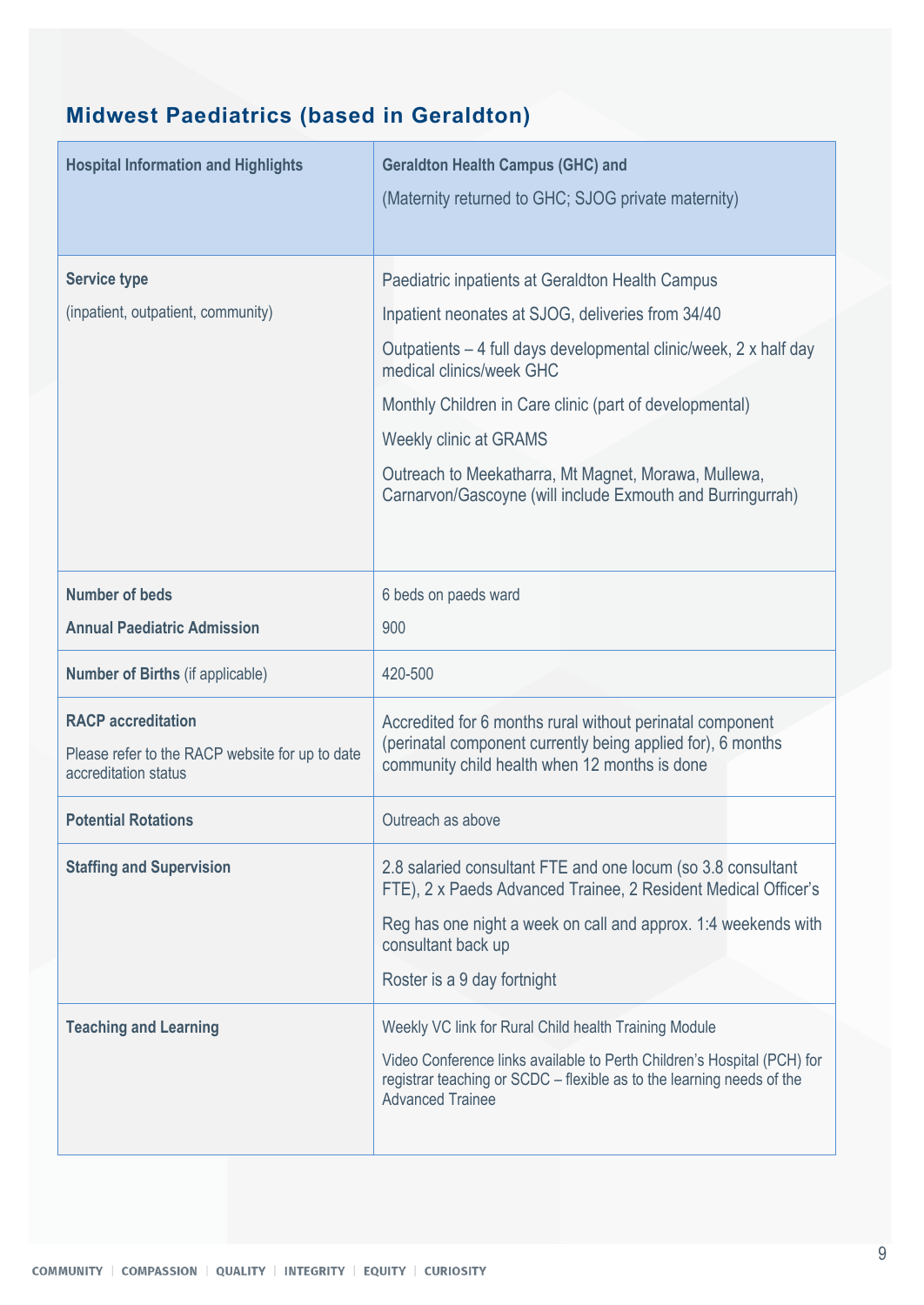|                                              | At least weekly supervision with consultant on site for outpatient case<br>discussion                                   |
|----------------------------------------------|-------------------------------------------------------------------------------------------------------------------------|
| <b>Profile of Work</b>                       | Gen paeds inpatients, neonates community developmental and<br>behavioural clinics, outreach clinics, Aboriginal health. |
| <b>Hospital Web Link</b>                     | <b>WA Country Health Service - Midwest</b>                                                                              |
| <b>Hospital Contact (Head of Department)</b> | Name: Dr Anita Banks<br>Mobile: 0437 799 335                                                                            |
| <b>Hospital Contact</b>                      | Email: anita.banks@health.wa.gov.au<br>Please call to discuss any questions!                                            |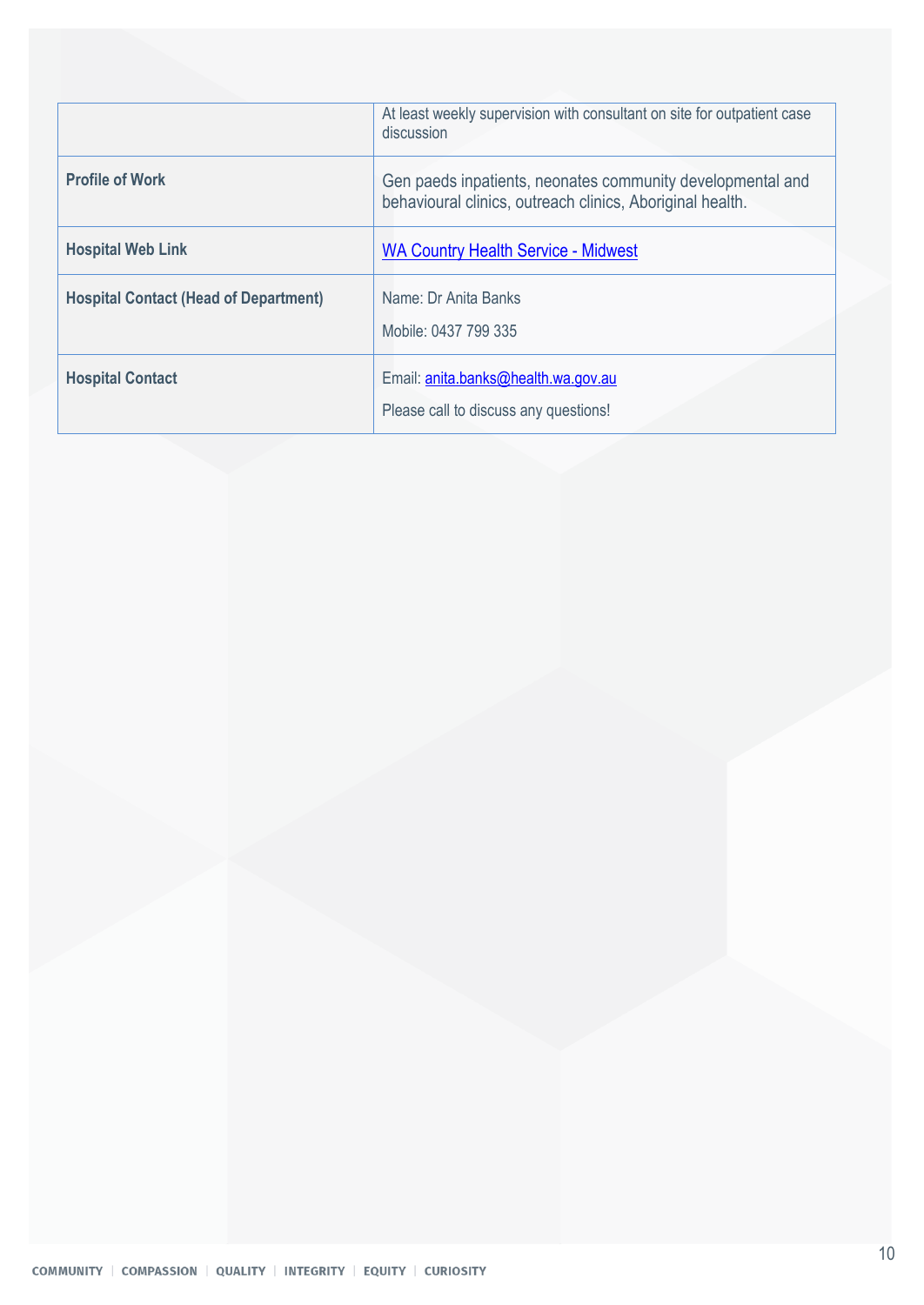## <span id="page-10-0"></span>**Pilbara Paediatrics (based in Port Hedland)**

| <b>Hospital Information and Highlights</b> | <b>Hedland Health Campus</b>                                                                                                                                                                                                                                        |
|--------------------------------------------|---------------------------------------------------------------------------------------------------------------------------------------------------------------------------------------------------------------------------------------------------------------------|
|                                            | Hedland gives you the opportunity to practice as a Junior Consultant in<br>a supported environment.                                                                                                                                                                 |
|                                            | HHC is the Regional Centre for the Pilbara, with 47 beds in total.                                                                                                                                                                                                  |
|                                            | HHC is the Pilbara Regional SCN and the Paediatricians provide the<br>Pilbara NETS service, utilising RFDS aircraft based In Hedland, when<br>appropriate or retrieval ex Perth is not possible.                                                                    |
|                                            | The Emergency Department had nearly 21000 presentations in 2019-<br>20, with a similar number of presentations to the ED at Karratha Health<br>Campus, (the other major Pilbara town).                                                                              |
|                                            | Port Hedland has a population of 14500 people, of which 16.7% identify<br>as Indigenous. Children account for nearly 24% of the population.                                                                                                                         |
|                                            | The Pilbara comprises nearly 508 000 sq km of beautiful, rugged<br>country. Karijini and Millstream- Chichester National Parks are the<br>highlight. Fishing in the Dampier Archipelago or the Montebello Islands<br>for those so inclined is also a must do.       |
|                                            | Port Hedland is only a leisurely 6 hour drive from Broome (very do-able<br>on a long weekend) and 8 hours from Exmouth.                                                                                                                                             |
|                                            | Between Port Hedland and South Hedland there are good sporting<br>facilities including two 50m pools, a dedicated recreational centre with<br>squash/gym/indoor basketball, outdoor sports as well as ideal kite-<br>surfing/foiling conditions off the spoil-bank. |
|                                            | The Pilbara has a large Indigenous population with many health<br>problems. A number of these, such as Acute rheumatic Fever and<br>Rheumatic Heart Disease are not common in urban or less remote<br>regional areas.                                               |
| <b>Service type</b>                        | Paediatric inpatients at Hedland Health Campus                                                                                                                                                                                                                      |
| (inpatient, outpatient, community)         | Inpatient neonates, deliveries from 34/40                                                                                                                                                                                                                           |
|                                            | Some neonates transferred via NETS                                                                                                                                                                                                                                  |
|                                            | Level II SCN - Capable of CPAP                                                                                                                                                                                                                                      |
|                                            | Outpatients - 3.5 days mixed medical/developmental clinics                                                                                                                                                                                                          |
|                                            | Fortnightly Griffiths Developmental Clinic alternating with Fortnightly<br>Half Day Medical/Developmental Clinic                                                                                                                                                    |
|                                            | Weekly clinic at Wirraka Maya AMS                                                                                                                                                                                                                                   |
|                                            | Outreach to Jigalong (Reg to do), Karratha Health Campus                                                                                                                                                                                                            |
|                                            | NETSWA - HHC (along with Broome) participate in NETSWA retrievals<br>for the North West                                                                                                                                                                             |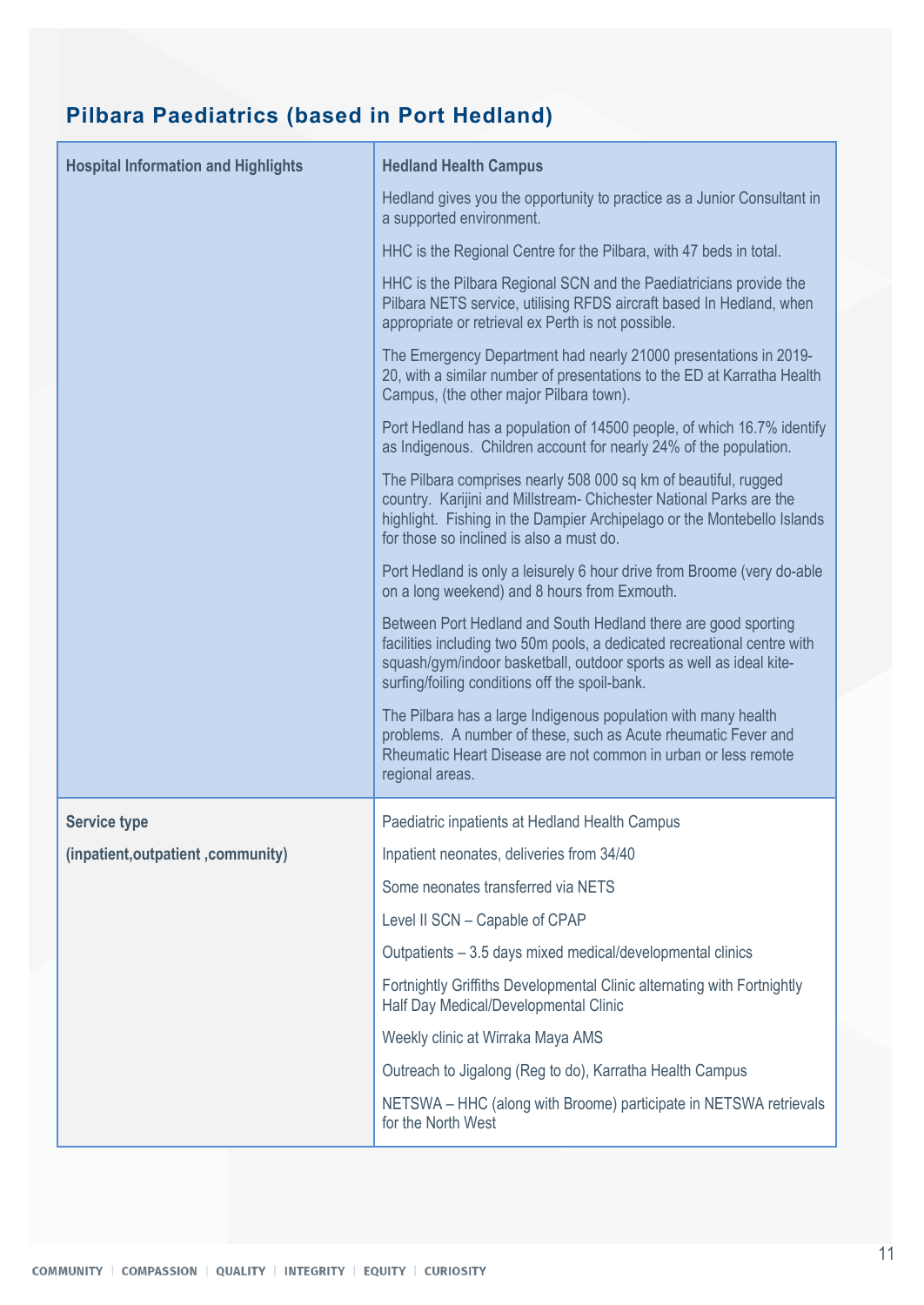|                                                                                                    | Weekly CDS Intake meeting.                                                                                                                                                                                                                                                                                                                                                                                                                                                                                                                                                                                                      |
|----------------------------------------------------------------------------------------------------|---------------------------------------------------------------------------------------------------------------------------------------------------------------------------------------------------------------------------------------------------------------------------------------------------------------------------------------------------------------------------------------------------------------------------------------------------------------------------------------------------------------------------------------------------------------------------------------------------------------------------------|
| No of beds<br><b>Annual Paediatric Admission</b>                                                   | 8 x beds on Children's Ward<br>2 x 2 bed rooms<br>3 x Single rooms with ensuite<br>1 x Negative Pressure Isolation Room<br>3 x SCN Beds (usually only a maximum of 1 occupied<br>2 x Birth Suites<br>8 x Maternity Beds<br>500                                                                                                                                                                                                                                                                                                                                                                                                  |
| No of Births (if applicable)                                                                       | 350                                                                                                                                                                                                                                                                                                                                                                                                                                                                                                                                                                                                                             |
| <b>RACP</b> accreditation<br>Please refer to the RACP website for<br>uptodate accreditation status | Accredited for 6 months rural General Paediatrics with perinatal<br>component,<br>For 12 months training the options are:<br>12 months General Paediatrics<br>6 months GP and 6 months Community/Development                                                                                                                                                                                                                                                                                                                                                                                                                    |
| <b>Potential Rotations</b>                                                                         | Outreach as above                                                                                                                                                                                                                                                                                                                                                                                                                                                                                                                                                                                                               |
|                                                                                                    | More Outreach opportunities may be possible as Staffing Improves<br>across the Pilbara                                                                                                                                                                                                                                                                                                                                                                                                                                                                                                                                          |
| <b>Staffing and Supervision</b>                                                                    | 2.4 salaried Consultant FTE (3x 0.8FTE) and 0.8 Locum Consultant<br>FTE (so 3.2 consultant FTE), 1 RMO from SCGH<br>At any given time, 1 salaried and 1 Locum Consultant is present. The<br>Consultants work a compressed roster, amounting to 2 weeks on / 2<br>weeks off.<br>Active recruitment will be occurring to increase to 4 0.8FTE salaried<br>consultants. There will also be 2 consultants in Karratha as part of this<br>recruitment process.<br>Reg has 5 nights a fortnight on call with consultant back up.<br>No Weekends or Pubic Holidays<br>Roster a 9 day fortnight (i.e. a long weekend every second week) |
| <b>Teaching and Learning</b>                                                                       | VC links available to PCH for registrar teaching or SCDC – flexible as to<br>the learning needs of the AT<br>At least weekly supervision with consultant on site for outpatient case<br>discussion                                                                                                                                                                                                                                                                                                                                                                                                                              |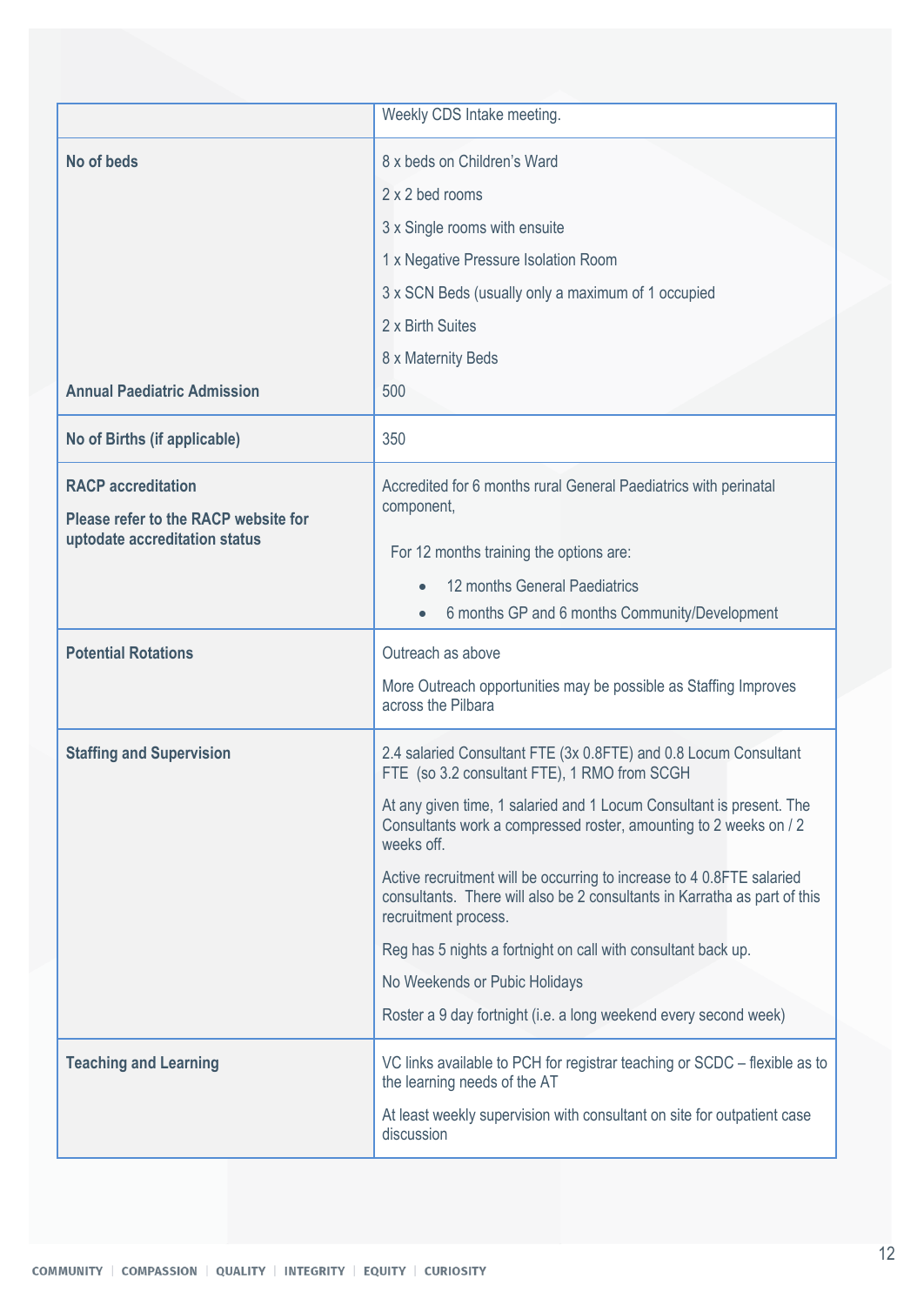|                                              | Weekly Hospital wide X-Ray and education meeting<br>Ability to attend other training as necessary                    |
|----------------------------------------------|----------------------------------------------------------------------------------------------------------------------|
|                                              |                                                                                                                      |
| <b>Profile of Work</b>                       | Gen paeds inpatients, mixed Gen paeds, developmental and<br>behavioural clinics, outreach clinics, Aboriginal health |
| <b>Hospital Web Link</b>                     | <b>WA Country Health Service - Pilbara</b>                                                                           |
| <b>Hospital Contact (Head of Department)</b> | Name: Dr Michael Birch<br>Mobile: 0420 232 758                                                                       |
| <b>Hospital Contact</b>                      | Email: Michael.birch@health.wa.gov.au<br>(Please call me)                                                            |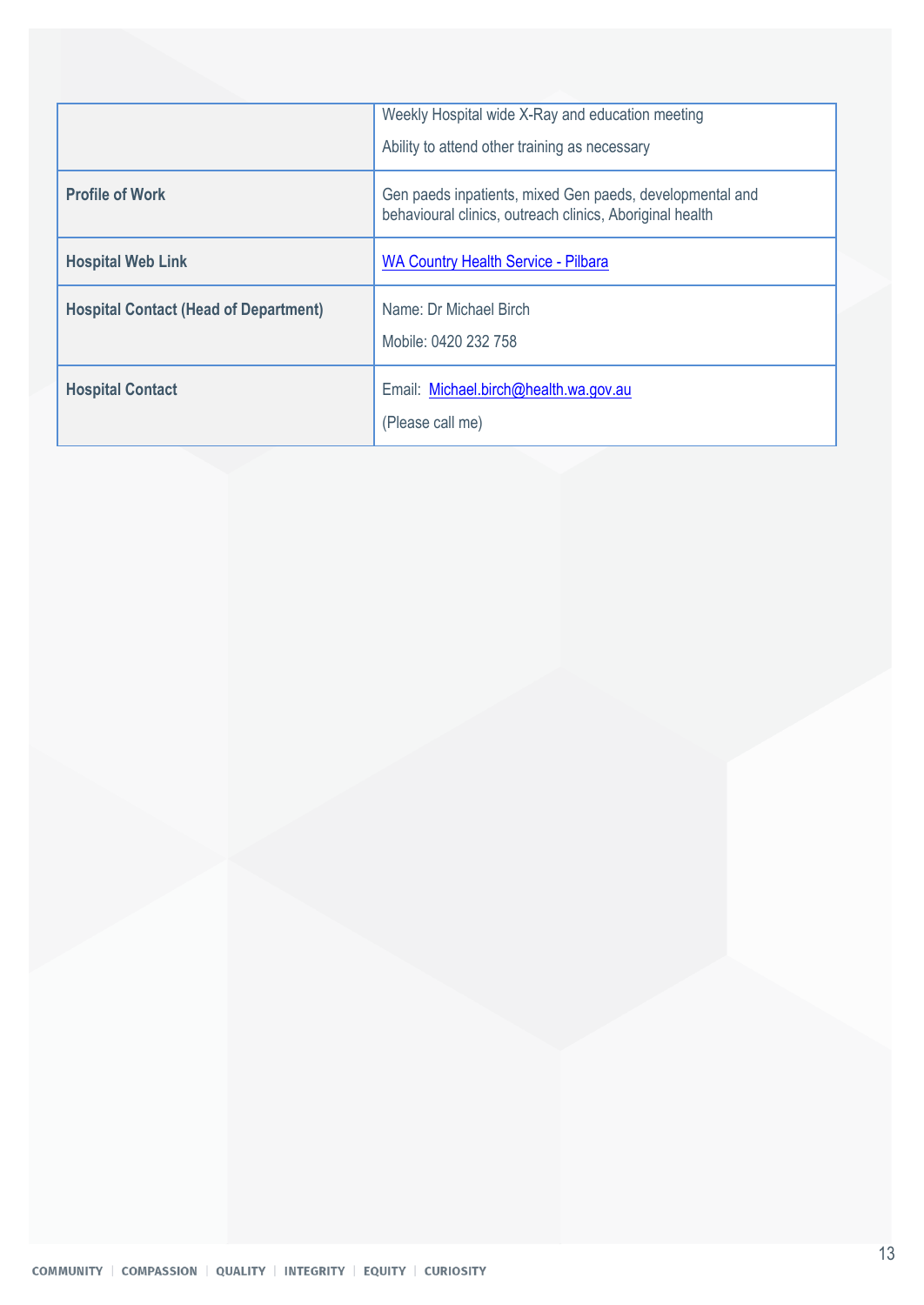## <span id="page-13-0"></span>**South West Paediatrics (based in Bunbury)**

| <b>Hospital Information and Highlights</b>                            | South West Health Campus, Bunbury Hospital                                                                                                                                                                                                           |
|-----------------------------------------------------------------------|------------------------------------------------------------------------------------------------------------------------------------------------------------------------------------------------------------------------------------------------------|
|                                                                       | Jewel of the South West!                                                                                                                                                                                                                             |
|                                                                       | Close to all the surf, wineries, cycling heaven, fooderies, dolphins and<br>arts/crafts that you could ever want.                                                                                                                                    |
|                                                                       | Paediatricians willing to give a keen Advanced Trainee the best<br>possible chance of increasing their confidence in the Junior Consultant<br>Role, meeting their RACP requirements and generally having a<br>supported experience. Family friendly. |
| <b>Service type</b><br>(inpatient, outpatient, community)             | General paeds with neonatal component (35+weeks GA or stabilisation<br>and transfer of <35 weekers.)                                                                                                                                                 |
|                                                                       | There is a developmental paeds service that continues to grow.<br>Experience in this service is dependent on staffing.                                                                                                                               |
|                                                                       | However, we have a 4 clinics of public medical outpatients, one is<br>consultant led, 3 others are registrar led with consultant support.                                                                                                            |
|                                                                       | We have a busy ED where over 40% presentations are paediatric                                                                                                                                                                                        |
|                                                                       | We are the regional paediatric hub and when on call you will field calls<br>(with consultant support) from local towns such as Augusta, Margaret<br>River, Busselton, Bridgetown, Donnybrook, Collie, Harvey & Manjimup.                             |
|                                                                       |                                                                                                                                                                                                                                                      |
| No of beds                                                            | 12 bed paediatrics ward, 6 bed Special Care Nursery                                                                                                                                                                                                  |
| <b>Annual Paediatric Admission</b>                                    | Do not have current numbers of admissions                                                                                                                                                                                                            |
| No of Births (if applicable)                                          | $>1200$ /year                                                                                                                                                                                                                                        |
| <b>RACP</b> accreditation                                             | Accredited for Gen paediatrics with neonatal component & Rural Term                                                                                                                                                                                  |
| Please refer to the RACP website for<br>uptodate accreditation status | Provisionally accredited for Centre of Community Child Health (CCCH<br>community/developmental but not able to offer positions at this stage                                                                                                         |
| <b>Potential Rotations</b>                                            | 2 x 6 month positions each year – i.e. capacity for 4 Advanced trainees<br>per year. One position is STP funded, one is funded by the hospital.                                                                                                      |
| <b>Staffing and Supervision</b>                                       | 4 x 0.4 paediatricians and 1 x 1 fulltime paediatrician plus Head of<br>Department                                                                                                                                                                   |
|                                                                       | 0800 - 1600 always a paediatrician on site - after hours on call - only<br>10 – 15 minutes away. Always happy to come in and help.                                                                                                                   |